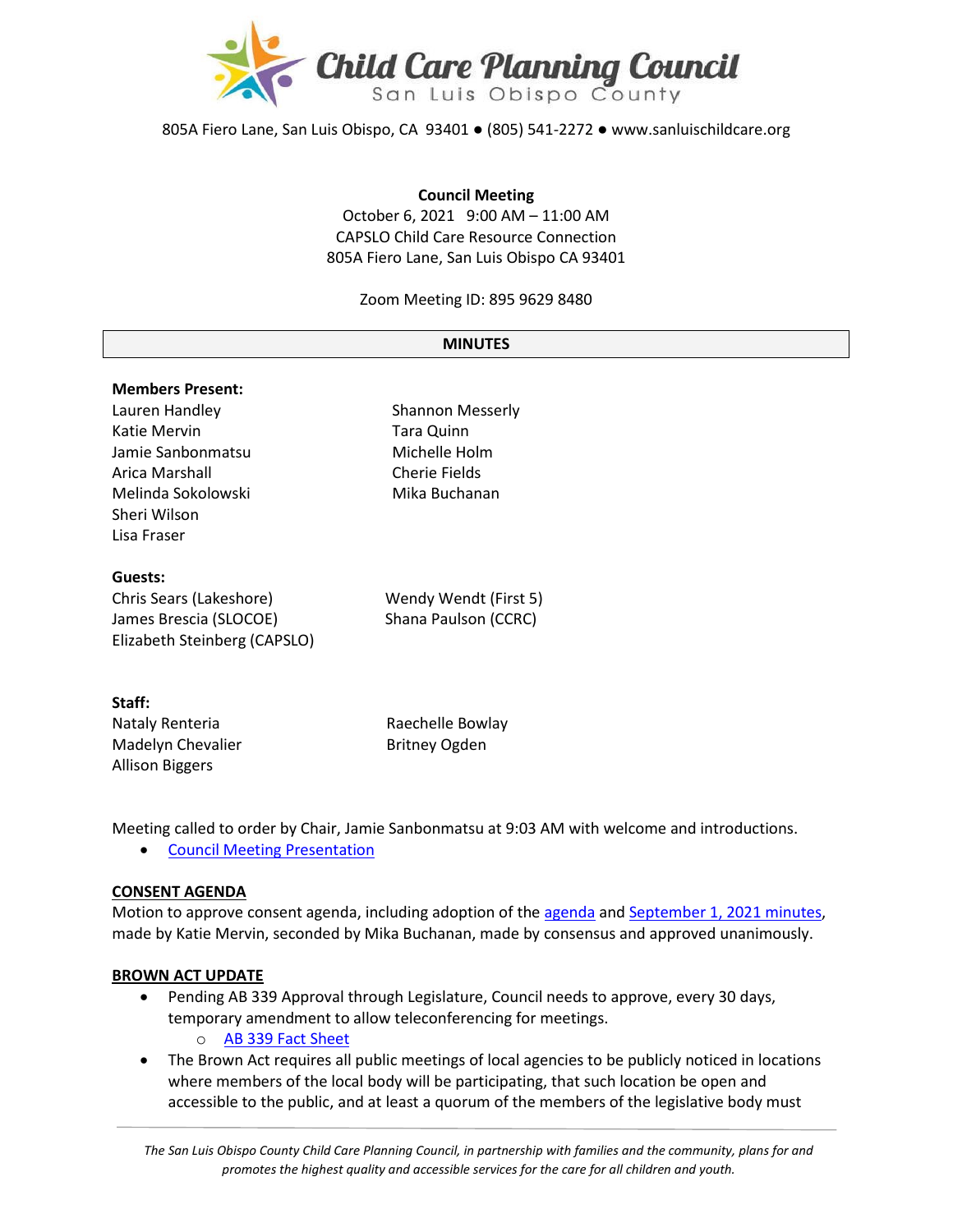participate from locations within the boundaries of the territory over which the local body exercises jurisdiction; and in response to the COVID-19 pandemic, Governor Newsom issued Executive Order N-29-20, temporarily suspending certain teleconference requirements imposed by the Brown Act; and

- The temporary suspension of Brown Act teleconferencing requirements is set to expire on September 30, 2021 pursuant to the Governor's issuance of Executive Order N-08-21
- ACTION ITEM: On September 15, 2021, the Governor signed into law Assembly Bill 361 (AB 361), effective immediately, authorizing a local agency to use teleconferencing without complying with the Brown Act teleconference requirements for public meetings during a proclaimed state of emergency, and such state of emergency still exists.
- Under AB 361, a local agency may hold a teleconferenced meeting during a proclaimed state of emergency upon a determination, by majority vote, that as a result of the emergency, meeting in person would present imminent risks to the health or safety of attendees.
- Such findings must be made no later than 30 days after the first teleconferenced meeting pursuant to AB 361, and every 30 days thereafter, in order to continue to meet by teleconference under such abbreviated teleconferencing procedures.

Council approves and determines that meeting in person would present imminent risks to the health and safety of attendees, and will continue to hold its meetings by teleconference pursuant to AB 361. Motion to approve Brown Act Update approved unanimously.

## **PUBLIC COMMENT**

# **Shana Paulson, CAPSLO Child Care Resource Connection**

- Working to build care all over the county, targeted recruitment in Grover Beach
- Submitted a proposal to the city of SLO for targeted recruitment
- Looking at building up the Family, Friend, and Neighbor skill set

## **James Brescia, San Luis Obispo County Office of Education**

- 25 students in the Ticket2Teach Apprenticeship are moving forward in training to become certified early childhood educators
	- o [Ticket2Teach](https://www.ticket2teach.org/)

# **COUNCIL MEMBER ANNOUNCEMENTS & PROGRAM UPDATES**

**Mika Buchanan, CAPSLO Child Care Resource Connection**

- Funding for \$600 stipends received
- Currently enrolling off the waiting list

## **Cherie Fields, San Luis Obispo County Public Health**

- Public Health Home Visiting Program opened for full service. Program is still in a hybrid system; face-to-face visits are being offered with proper personal protective equipment.
- Currently rebuilding nursing team
- Immunization Clinics open by appointment (Paso Robles, San Luis Obispo, & Grover Beach).
	- o COVID-19 Vaccines and Booster Shots available by walk in and appointment
- Family Planning Clinic open in Paso Robles
- New Nurse Home Visiting Brochure
	- o **Attachment**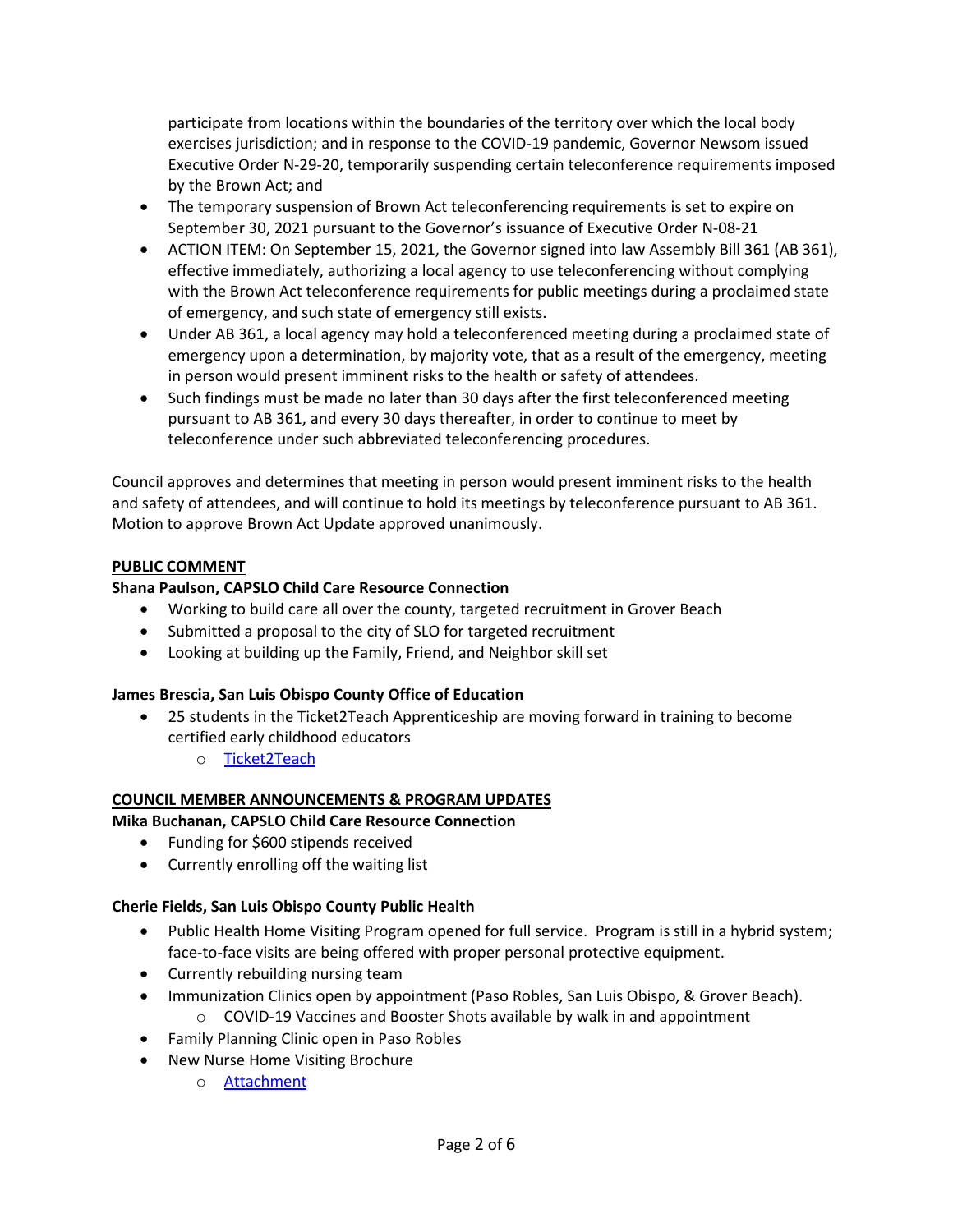### **Lauren Handley, Paso Robles Joint Unified School District**

- Currently 150 students are receiving services at Marie Bauer
- Looking to hire staff and substitutes

### **Shannon Pimentel, San Luis Obispo County Office of Education**

- [Educating English Language Learners Preschool to Kinder](https://drive.google.com/file/d/1aIoi1TnN10klh15EmaA-5FjmFbuZc5jV/view?usp=sharing)  Parts 1 & 2
	- o October 6, 2021 at 2:00 PM 3:30 PM
		- o [Register](https://slocoe.k12oms.org/2259-206941)
		- o October 13, 2021 at 2:00 PM 3:30 PM
		- o [Register](https://slocoe.k12oms.org/2259-206944)
- Responsive Early Ed. for Young Children and Families Experiencing Homelessness
	- o October 21, 2021 at 5:30 7:00 PM
	- o [Register](https://slocoe.k12oms.org/964-211216)

### **ADVOCACY UPDATE**

- Two bills CAAEYC supports and has been following area sitting on the Governor's desk. Many child care and development organizations are supporting these two bills. They provide a great deal of flexibility for providers, ensure the maximum reimbursement rate is paid and eventually will lead to more children being served in high quality environments. Our public policy team urges you to send the Governor a message requesting he sign these bills. You can use the link below to email the Governor's office.
	- o [AB 865 Fact Sheet](https://caeyc.org/files/7916/3234/0675/AB_865_Quirk-Silva_Child_Care_Fact_Sheet_-_approved.pdf)
	- o [SB 50 Fact Sheet](https://caeyc.org/files/2416/3234/0772/SB-50-Factsheet.pdf)
	- o Governor's Email Link:<https://govapps.gov.ca.gov/gov40mail/>
- Key Takeaways from the State Budget
	- $\circ$  Families who use publicly-funded child care will not have to pay family fees until June 30, 2022.
	- o Reimbursement rates will be raised to the 75th percentile of the 2018 RMR survey.
	- o 110,000 new families will get affordable child care in the year ahead.
	- o For more information, please read our full Analysis of Child Care Funding in the [California State Budget 2021](https://www.childcarelaw.org/wp-content/uploads/2021/09/Analysis-of-Child-Care-Provisions-in-the-California-State-Budget-FY-21-22-Child-Care-Law-Center-9.23.21.pdf?eType=EmailBlastContent&eId=a921abf4-e0ff-4eda-ae5e-cc130288582f)-22 here.

#### **FIRST 5 SLO COMMISSION UPDATE – Melinda Sokolowski**

- Commission Meeting: September 30, 2021
- American Rescue Plan Act Local Proposal for Investment in Children and Families
- San Luis Obispo County Collaborative Child Care Study Approval to move forward with Fran McIntyre as the contractor for Phase 2
- [Family Friendly Workplace Accelerator Program released](https://slochamber.org/slo-chamber-announces-new-free-family-friendly-workplace-accelerator-program/)
	- o A free resource for SLO County businesses to foster a strong local workforce through family-friendly workplace policies
- October Hands-On Hero: [Sharlene Agrusa](https://storage.googleapis.com/first5slo-org/uploads/October%202021%20Press%20Ready%20Hands-on%20Hero%20Profile.pdf)

#### **WE ARE THE CARE UPDATE**

- Task Force Meetings:
	- o Cross-Sector Collaboration Task Force Friday October 15th @ 10AM
	- o Public Awareness Task Force Monday October 25th @ 10AM
	- o Power to the Profession Task Force TBD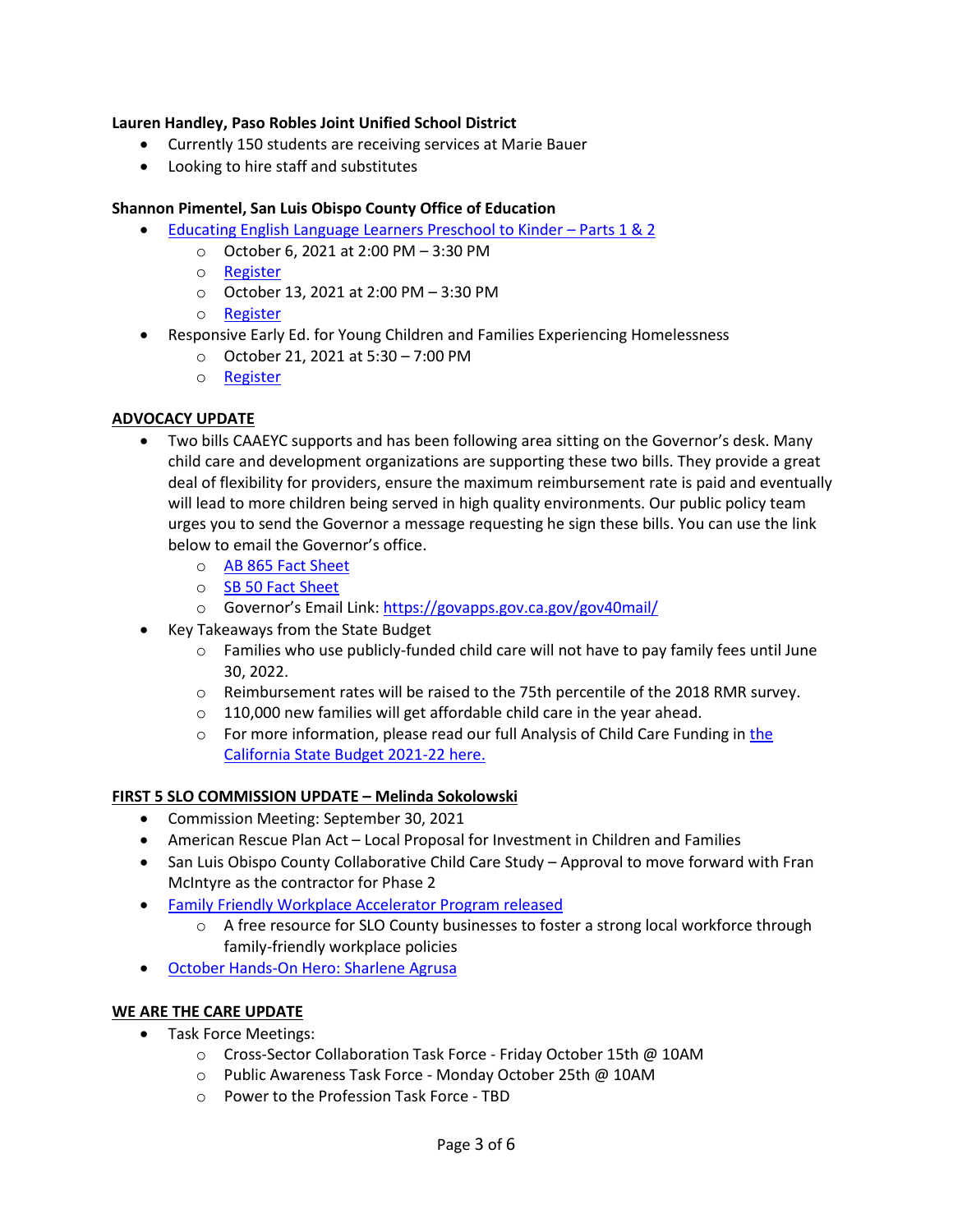- $\circ$  Local Government Engagement Wednesday October 20th @ 10AM
- o Leadership TBD
- Public Awareness Task Force Providing public comment at the Board of Supervisors, City Council, and numerous School Board meetings throughout the County.
	- o [Public Comment Sign Up](https://docs.google.com/spreadsheets/d/1PRed7sb75JoyT08b44jvc-CNIwXwMvJMAW3yZVhEcpY/edit#gid=1335858315)
- Social Media Campaign: September 13 October 8
	- o Each week focuses on one of the four task forces
		- 1. Week 1 (Sept 13-17): Cross-Sector Collaboration
		- 2. Week 2 (Sept 20-24): Power to the Profession
		- 3. Week 3 (Sept 28- Oct 1): Public Awareness Campaign
		- 4. Week 4 (Oct 4-8): Local Government Engagement

# **COORDINATOR UPDATE – Raechelle Bowlay**

- October Meetings:
	- o CCRC Finance
	- o CAPSLO Diversity, Equity & Inclusion Committee and Steering Committee
	- o Center-Based Teacher Networking
	- o School Age Child Care Networking
	- o We Are The Care
	- o Atascadero Chamber of Commerce
		- **•** Monthly Mixer
		- Board of Directors
			- Membership Committee
			- Women in Business
		- **Diversity Council**
	- o SLO County Commission on the Status of Women & Girls
	- o CA Child Care Coordinators Association Fall Conference
		- **Advocacy with CDSS on LPC Status/Funding**
		- Strategic Positioning of LPCs to support the field
- The State of Child Care Part II in January 2022
	- o Tentative Theme: The Future of ECE through Partnerships
- CAAEYC California Association for the Education of Young Children
	- o Call for Presentations QC Staff submitted 6 proposals
	- o Registration Now Live
	- $\circ$  Working on a Quality Counts PCAEYC Partnership to support memberships for Quality Counts Participants
- National Prenatal-to-3 Research to Policy Summit
	- o State Investments Impacting the Earliest Years
	- o Thursday, October 7, 2021 1:00 PM 4:00 PM Central Time
	- o [Register](https://info.childandfamilyresearch.org/2021-national-prenatal-to-3-research-policy-summit?utm_campaign=Webinar%20invites&utm_medium=email&_hsmi=166895343&_hsenc=p2ANqtz-9rC6ktcdrnnEfzUZevM2VVflt2P3jYYc-zpatUMu51d4eF8j6xVfIPJKK9s2h9eS-1PHyxKehsFirPC8eak0qRJXeEDyiYagdnbXjp54BOGRkdwDc&utm_content=166895343&utm_source=hs_email)
- EveryChild California Webinar
	- o Strategies for Staff Motivation, Retention and Engagement Addressing Burnout
	- o Friday, October 8, 2021 9:00 AM 12:00 PM
	- o [Register](https://assn.memberclicks.net/index.php?option=com_jevents&task=icalevent.detail&evid=158)
- ZERO TO THREE Virtual Annual Conference 2021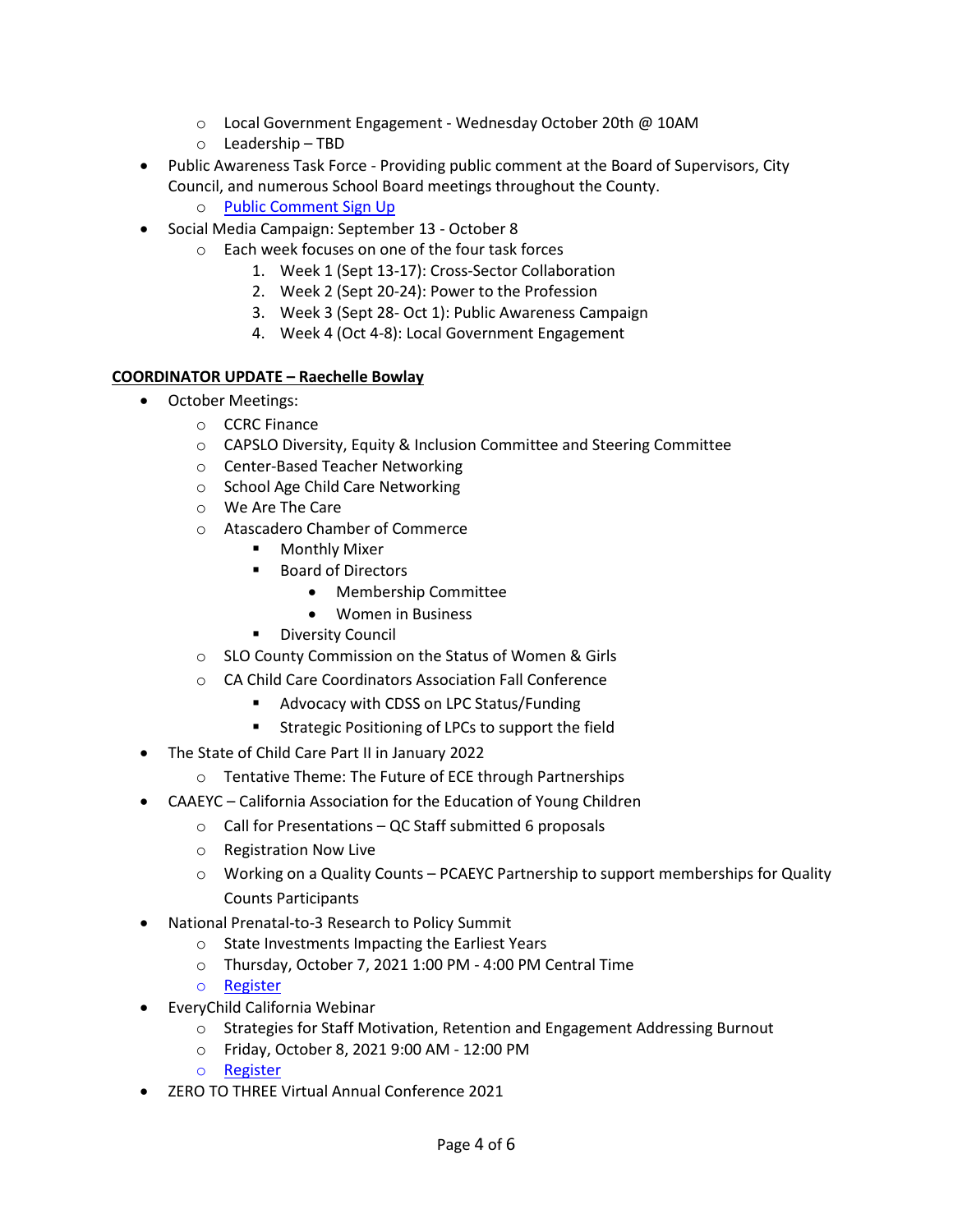- o Annual Conference will feature an extensive array of research-informed, competencybased sessions to support your professional development goals
- o October 25-29, 2021
- o [Register](https://myzerotothree.force.com/s/community-event?id=a3p2S0000007GChQAM&_ga=2.176378149.107959732.1633470921-1711559273.1633470921)
- American Rescue Plan Act Proposal
	- o Approximately \$85 million in funding coming to the County and cities
	- o Collaborative Letter from First 5 SLO, Child Care Planning Council, Quality Counts, CAPSO Child Care Resource Connection, Help Me Grow, etc.
	- o Proposed Strategies:
		- 1. Access to Child Care through Vouchers
		- 2. Business Grants for Child Care Programs
		- 3. Strengthening Local Child Care System Infrastructure
		- 4. Workforce Pipeline for Child Care Professionals
		- 5. Child Care Facility Development and Improvement
		- 6. Mental and Behavioral Health Support for Children & Families
		- 7. Eviction Protection for Families
		- 8. Family Resource Centers
- State-Level Stipends for Licensed and Subsidized Providers
	- o [Attachment](https://drive.google.com/file/d/1GLDATy7jGvWRgk2AnMwvJNmRkBhjD-T-/view?usp=sharing)
- COVID Vaccine Task Force
	- o COVID-[19 Vaccine Task Force PPT](https://drive.google.com/file/d/1Ypv-30vw4er2aSBh1tOewf3D9NT-RLpT/view?usp=sharing)
	- o [County Announces New Guidance for SLO County Youth Activities, Large Gatherings and](https://drive.google.com/file/d/1Ev3Cr7OnJFjWx6QQwAOM8L8EDW-FJsea/view?usp=sharing)  [Performing Arts](https://drive.google.com/file/d/1Ev3Cr7OnJFjWx6QQwAOM8L8EDW-FJsea/view?usp=sharing)
	- o [San Luis Obispo County Health Officials Report COVID](https://drive.google.com/file/d/1QSMZ4FyUlDomDqHY_DMKpI80TtTEbMs2/view?usp=sharing)-19 Deaths
	- o [San Luis Obispo County Preparing for COVID](https://drive.google.com/file/d/1MTT4TKWkfHmNDjdV1I2VuSc27UAp4FYL/view?usp=sharing)-19 Booster Shots While Awaiting Further [Guidance from State and Federal Authorities](https://drive.google.com/file/d/1MTT4TKWkfHmNDjdV1I2VuSc27UAp4FYL/view?usp=sharing)
	- o COVID-[19 Key Messages & Talking Points](https://drive.google.com/file/d/1i3Vp9Do9yMa3hkqJLx2vkQn2IjAdY5p-/view?usp=sharing)
	- o New No-Cost COVID-19 [Testing Site Opening in Morro Bay](https://drive.google.com/file/d/13Qp2pfNxN_fnTHTA3WkHLaRbyeaQAyRC/view?usp=sharing)
	- o Flyer: COVID-[19 Community Testing Sites](https://drive.google.com/file/d/1PCr26xLtiVzId9HnOEpZLKiobH-pWstS/view)

## **QUALITY COUNTS UPDATE**

- Allison Biggers and Madelyn Chevalier attended Too Small To Fail 4<sup>th</sup> Annual Summit
- A lot of innovative partnerships that could serve as models for Quality Counts and the future of supporting ECE through partnerships
- Annual Kick-Off & Resource Fair hosted on September 25<sup>th</sup>
	- o About 80 attendees
	- o [Quality Counts Training Calendar Released](http://www.sloqualitycounts.org/training-calendar.html)
	- o NEW [Quality Counts Training Menu](http://www.sloqualitycounts.org/uploads/2/2/1/3/22138440/quality_counts_pd_menu_21-22.pdf)

## **CUESTA COLLEGE ECONOMIC IMPACT REPORT**

- Cuesta College Economic Impact Report released
	- o [Attachment](https://www.cuesta.edu/about/documents/inst_research/SLO_Childcare_Economic_Impact_Report.pdf)

#### **CHILD CARE PLANNING COUNCIL OPPORTUNITIES & CHALLENGES**